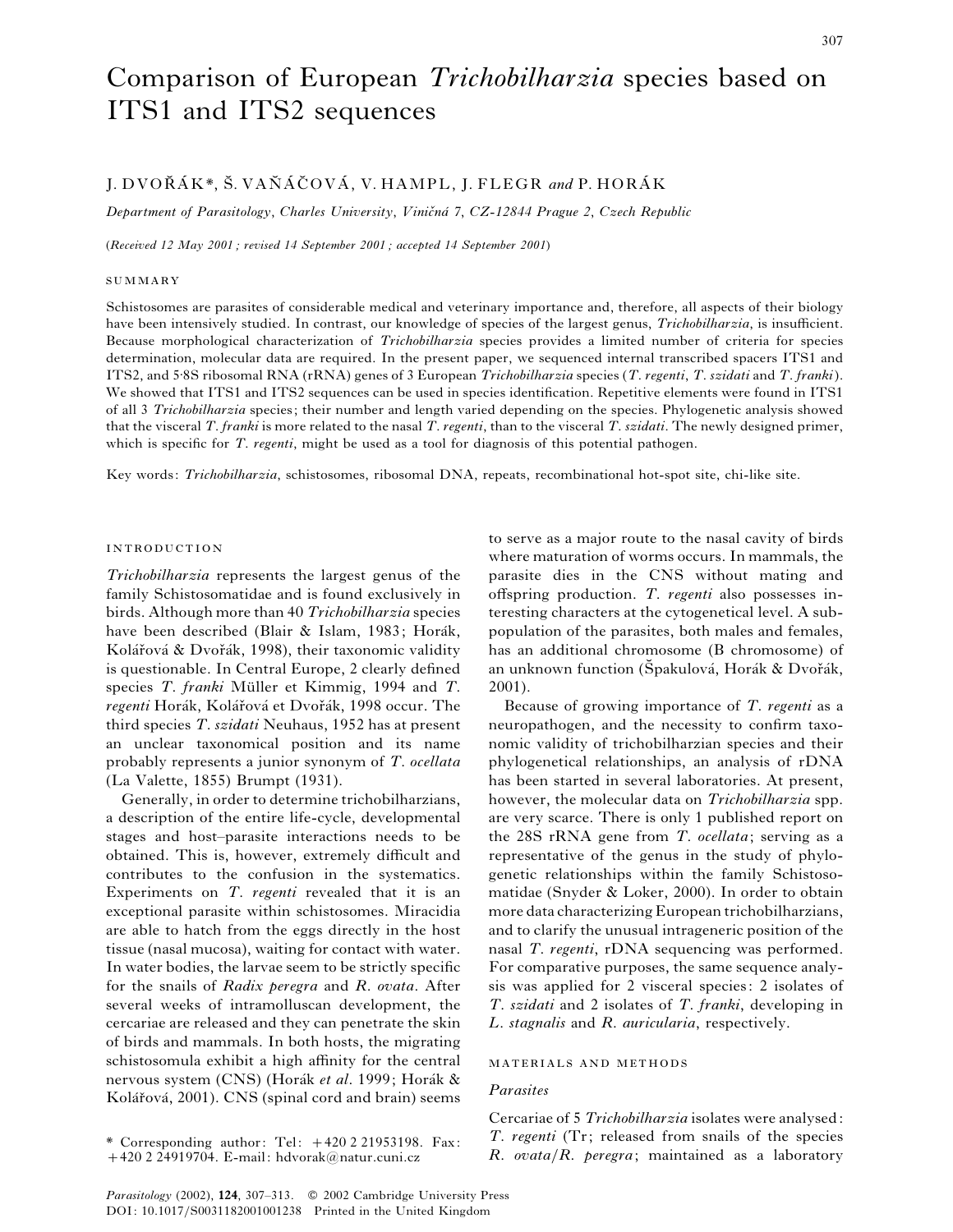strain for 3 years (Horák *et al.* 1998); *T. franki* (Tf<sub>1</sub>) and Tf<sub>2</sub>; 2 isolates from *R. auricularia*; naturally in fected snails from 2 different localities in Southern Bohemia–Tf<sub>1</sub> from the pond of Schwanzenberg,  $Tf_2$  from the pond Podkadovský); *T. szidati* (Ts<sub>1</sub> and from the pond Podkadovský); T. szidati (Ts<sub>1</sub> and Ts<sub>2</sub>; 2 isolates from *Lymnaea stagnalis*; Ts<sub>1</sub> isolate kept as a laboratory strain for 5 years according to the method described by Meuleman, Huyer & Mooij (1984);  $Ts_2$  isolate from naturally infected snails found in the pond Schwanzenberg, Southern Bohemia).

#### *Isolation of genomic DNA*

The DNA was extracted from 5000 cercariae by a modified assay for DNA isolation from adults of *Schistosoma mansoni* (Minchella *et al*. 1994). After shedding from snails, the cercariae were collected from water by centrifugation, fixed in  $96\%$  ethanol and stored at  $-18$  °C. Prior to DNA extraction, the cercariae were centrifuged at 5000 *g* for 5 min and washed 3 times in PBS buffer (pH 7.4). The pellet was mixed with 2 volumes of lysis buffer (50 m Tris–HCl, pH $8:0$ ; 100 mM EDTA; 100 mM NaCl;  $1\%$  SDS) and proteinase K (200  $\mu$ g/ml) and the mixture was incubated at 65 °C for 1 h. To remove proteins, the suspension was mixed for 30 sec with an equal volume of water-saturated phenol,  $pH$   $8:2$ , followed by centrifugation at 10000 *g* for 5 min. The top aqueous phase was recovered and treated with an equal volume of chloroform/isoamylalcohol  $(24/1)$ : phenol (1:1) and centrifuged as previously. The DNA was precipitated from the aqueous phase by addition of 2.5 volumes of 96% ethanol and sodium acetate (final concentration 30 mm) at  $-20$  °C overnight. The precipitated DNA was centrifuged at 10000 *g* for 15 min. The pellet was washed with 100  $\mu$ l of 70% ethanol, centrifuged at 10000 **g** for 15 min, dried and resuspended in 50  $\mu$ l of sterile  $H_2O.$ 

## *PCR amplification of ITS regions*

Polymerase chain reactions were carried out in a reaction volume of 50  $\mu$ l. Primarily the whole region including ITS1, 5.8S rRNA and ITS2 sequences was amplified with primers its5Trem (5'-GGAAGT-AAAAGTCGTAACAAGG-3<sup>'</sup>) complementary to the conserved region at the  $3'$  end of the  $18S$ rRNA gene and its4Trem (5«-TCCTCCGCTTAT-TGATATGC-3') complementary to the conserved region at the 5<sup>'</sup> end of the 28S rRNA gene. The reaction mixture consisted of  $2 \mu l$  of the DNA template,  $6 \mu M$  of each primer (Generi Biotech),  $1 \times Tag$  polymerase buffer (Promega), 3 mm MgCl<sub>2</sub> (Promega),  $400 \mu \text{m}$  dNTP (Promega) and 5 units of *Taq* polymerase (Promega). The amplification profile consisted of an initial denaturation step at  $95^{\circ}$ C for 5 min followed by 35 cycles of 60 sec at 95 °C, 45 sec at 50 °C, and 120 sec at 72 °C (10 min at 72 °C after the last cycle) in a PTC-200 thermal cycler (MJ Research).

## *Subcloning and sequence analysis*

The PCR products were separated by agarose gel electrophoresis; the major band of the expected size was excised from the gel and the DNA was purified by phenol/chloroform extraction. The PCR products were inserted by the TA overhang method into the pCR 2±1-TOPO cloning vector and transformed to and amplified in chemically competent *E*. *coli* cells by using the TOPO TA cloning kit (version K2, Invitrogen). The alkaline lysis method was used for the preparation of plasmid DNA. Sequencing was performed with the Bigdye Terminator Cycle Sequencing Ready Reaction kit (Perkin Elmer) following the manufacturer's protocol. Two clones derived from 2 independent amplification reactions of each *Trichobilharzia* species were selected for sequence analysis. The products of sequencing reactions were analysed on an automatic genetic analyser ABI Prism 310 (Perkin Elmer). Sequencing primers M13 forward, M13 reverse (Perkin Elmer, Sigma), complementary to sites located adjacent to the polylinker plasmid regions, were used. The internal regions were sequenced with PCR primers annealing directly to the DNA insert: its5Trem and its4Trem (see above), its2Trem (5'-GCTGCACTC-TTCATCGACGC-3<sup>'</sup>) and its reverse complementary primer its3Trem (5'-GCGTCGATGAAGAG-TGCAGC-3<sup>'</sup>) designed to the conserved region at the  $3'$  end of  $5.8S$  rRNA gene, its 6Trem  $(5'-$ AGGAGGGCAGTCAATAGATG-3') specific for ITS1 of *T. regenti*, its11Trem (5'-GACAGGCTA-GGTACCCC-3') and its12Trem (5'-CGGTTTC-AGCCATCACT-3«) specific for ITS1 of *T*. *franki*. DNA sequences were processed using the DNAstar package (DNAstar Inc.) and Chromas 1,5 (Technelysium). The nucleotide sequences obtained in this study were submitted to NCBI/GenBank database under the following accession numbers: *T*. *regenti* – AF263829, *T*. *szidati* – AF263828, *T*. *franki* – AF356845.

#### *Phylogenetic analysis*

The identified ITS1 and ITS2 sequences of *Trichobilharzia* isolates were used to infer phylogenetic relationships among these species. The part of the sequences with repetitive elements was removed from the sequences prior to the analysis.

The sequence data were aligned using the clustalX program. Programs from the PHYLIP package 3.57c were used to construct phylogenetic trees and to estimate their robustness. The TREE-PUZZLE 5.0 was used to estimate transition–transversion ratio and compute base frequencies. The phylogenetic trees were rooted using the sequences of ITS1 and ITS2 of *Schistosoma japonicum* (GenBank accession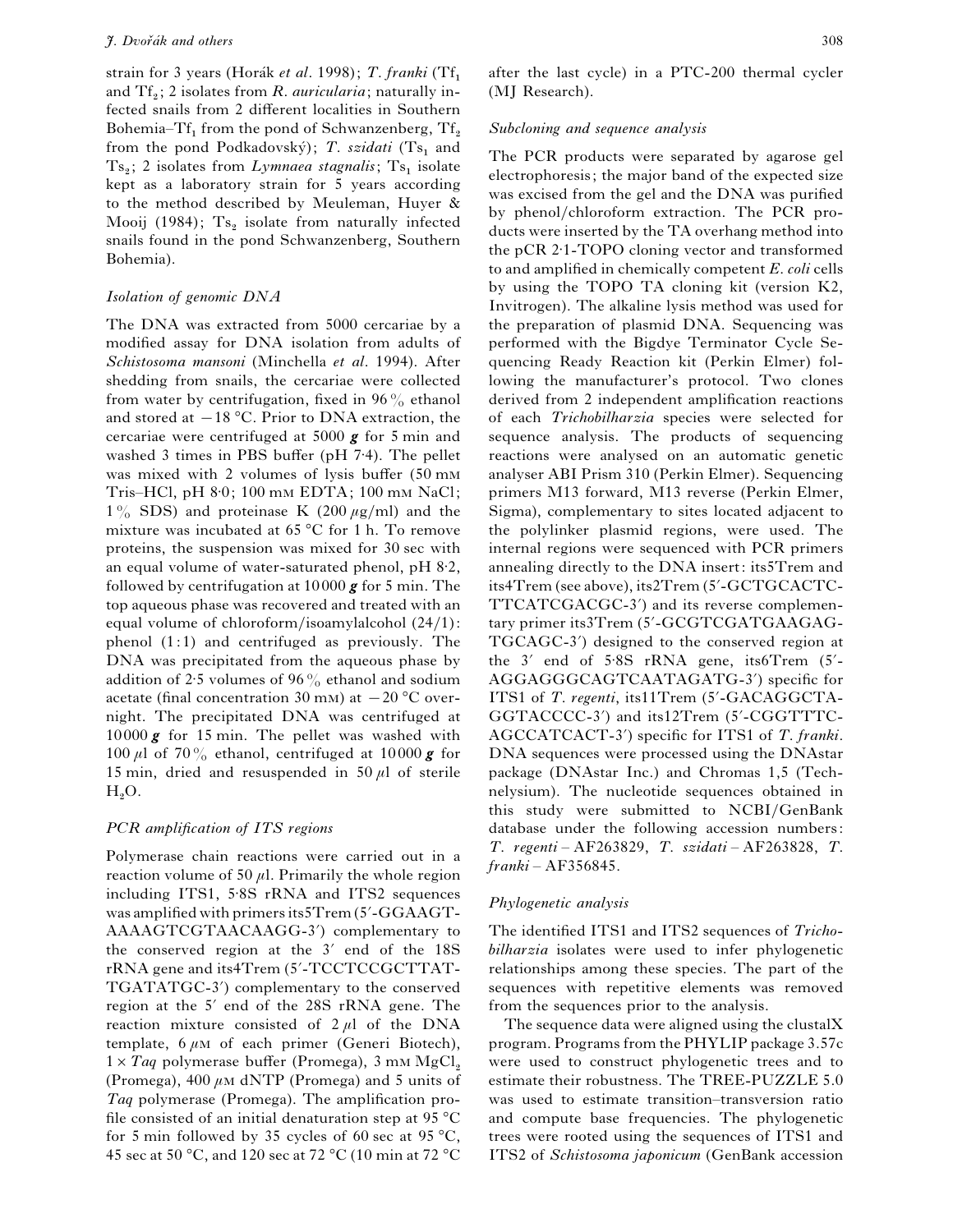

Fig. 1. PCR products (amplification with its4Trem and its5Trem) of 5 *Trichobilharzia* isolates. The first line represents molecular weight markers. The following lines are PCR products: Tr, *T. regenti*; Ts<sub>1</sub>, *T. szidati* laboratory strain: Ts<sub>2</sub>, *T. szidati* wild strain: Tf<sub>1</sub> and Tf<sub>2</sub>, *T. franki*; 0, negative control (without any DNA). The sequenced products of parasite rDNA are always the main bands on the top of each line.

Table 1. The lengths of the analysed rDNA regions of *Trichobilharzia* species

| Sequenced region                | T. regenti       | T. szidati       | T. franki        |
|---------------------------------|------------------|------------------|------------------|
| Total length of PCR<br>products | $1914$ bp        | $1330$ bp        | $1550$ bp        |
| ITS <sub>1</sub>                | $1325$ bp        | 745 bp           | $966$ bp         |
| ITS <sub>2</sub>                | 322 bp           | 318 bp           | 322 bp           |
| 5.8S                            | $155$ bp         | $155$ bp         | $155$ bp         |
| 18S (partial sequence)          | 53bp             | 53bp             | 53bp             |
| 28S (partial sequence)          | 59 <sub>bp</sub> | 59 <sub>bp</sub> | 59 <sub>bp</sub> |

numbers U82282 and U22167) as the outgroup. The phylogenetic trees were constructed by neighborjoining (NJ), maximum parsimony (MP) and maximum likelihood (ML) methods. The NJ tree was constructed from the distance matrix corrected according to the Kimura two-parameter model for nucleotide change using the estimated transitiontransversion ratio. The MP was conducted with the switch 'jumble order for the taxa addition' (repetition  $10\times$ ). The ML tree was constructed using the estimated transition–transversion ratio and the calculated base frequencies. Global rearrangements and  $10 \times$  random addition of taxa were used in the ML tree search. In total, 100 bootstrap replicates were carried out with each of these methods to estimate the tree robustness. The trees were drawn using the TreeView program.

## *Dot*-*plot analysis*

Dot-plot is a method that visually compares 2 sequences and looks for regions of similarity between them. The sequences to be compared are arranged on the axes of the matrix. At every point in the matrix where the 2 sequences are identical or similar a dot is placed (i.e. at the intersection of every row and column that have the same letter or similar oligonucleotide in both sequences). In our study this method was used for search of repetitive elements within sequences. For this purpose the analysed sequence was put on both axes. The dot-plot was done with a filter in which 2 oligonucleotides are considered similar if at least 8 of their 10 bases match. When repetitive elements existed within the sequence, shorter lateral diagonals appear in addition to the central one. The same method was also used in the search for repetitive elements arranged in reverse, complement or reverse-complement order. The number of repetitive elements was counted by this method as  $N = Nd+1$ , where *N* is the number of repetitive elements and *Nd* is the number of lateral diagonals on one side of the central diagonal. Program Seaview was used to perform this analysis.

#### **RESULTS**

PCR products of different lengths were obtained by amplification of DNA from the 3 analysed *Trichobilharzia* species using the its5Trem and its4Trem



Fig. 2. Dot-plot matrices of pairwise alignments. This method was used for search of repetitive elements in the sequences. In each case (A, B, C) the examined sequence was arranged on both axes. The number of repetitive elements is  $N = Nd + 1$  (*N* is the number of repetitive elements, *Nd* is the number of lateral diagonals on one side of the central diagonal). (A) ITS1+5<sup>-8</sup>S rRNA+ITS2 of *Trichobilharzia regenti*; (B) ITS1+5<sup>-8</sup>S rRNA+ITS2 of *T. franki*; (C)  $ITS1+5.8S$  rRNA+ $ITS2$  of *T. szidati*.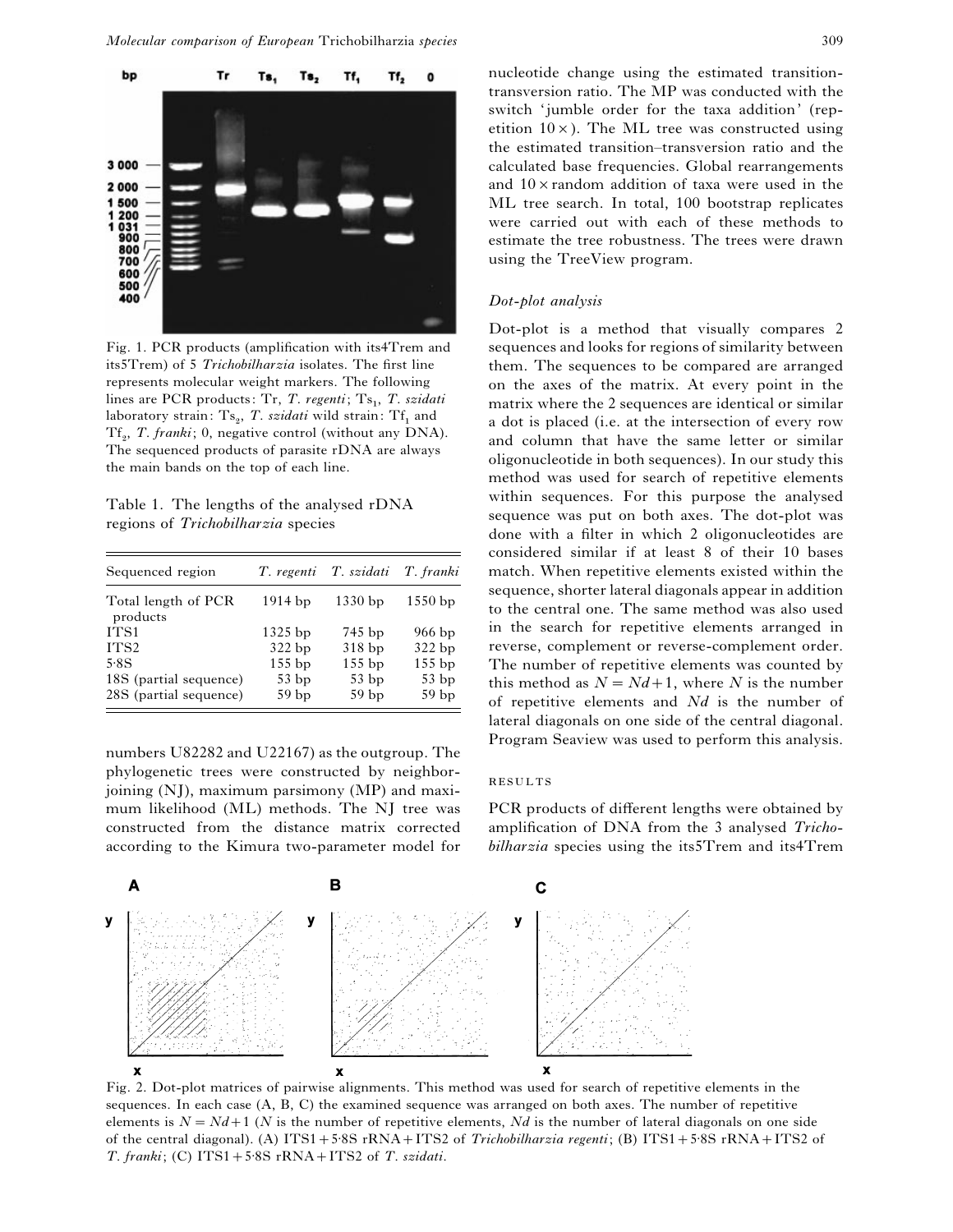|                   | $A_{r}$                      |                                                             | в |                                                                                                                                                                                                                                                                                                                                                                                                                                | B                     |
|-------------------|------------------------------|-------------------------------------------------------------|---|--------------------------------------------------------------------------------------------------------------------------------------------------------------------------------------------------------------------------------------------------------------------------------------------------------------------------------------------------------------------------------------------------------------------------------|-----------------------|
| Tr1               | $\mathbf{1}$                 |                                                             |   | CATTGAT-AAGTGTTG-TTTGGCTTGAGCAACCA                                                                                                                                                                                                                                                                                                                                                                                             |                       |
| Tr2               | $\mathbf{1}$                 |                                                             |   | . C.<br>.                                                                                                                                                                                                                                                                                                                                                                                                                      | $GL.$                 |
| Tr3               | $\mathbf{1}$                 |                                                             |   | $\overline{A}$ .<br>.<br>1.1.1.1                                                                                                                                                                                                                                                                                                                                                                                               | $\cdot$ G             |
| Tr4               | $\mathbf{1}$                 |                                                             |   | $\ldots A$ . -<br>$\overline{1}$ $\overline{1}$ $\overline{1}$ $\overline{1}$ $\overline{1}$ $\overline{1}$ $\overline{1}$ $\overline{1}$ $\overline{1}$ $\overline{1}$ $\overline{1}$ $\overline{1}$ $\overline{1}$ $\overline{1}$ $\overline{1}$ $\overline{1}$ $\overline{1}$ $\overline{1}$ $\overline{1}$ $\overline{1}$ $\overline{1}$ $\overline{1}$ $\overline{1}$ $\overline{1}$ $\overline{$<br>$\ddot{\phantom{a}}$ | G                     |
| Tr5               | $\mathbf{1}$                 |                                                             |   | A.<br>$\ddot{\phantom{a}}$                                                                                                                                                                                                                                                                                                                                                                                                     | $\cdot$ G             |
| Tr6               | $\mathbf{1}$                 |                                                             |   | $\cdot$ . $A -$<br>a a a a a                                                                                                                                                                                                                                                                                                                                                                                                   |                       |
| Tf1               | 1                            | TGCATGTTGGGAGGAT                                            |   | $CTCGGTGGTC.GG---$                                                                                                                                                                                                                                                                                                                                                                                                             |                       |
| Tf2               | 1                            |                                                             |   | $TCGATGAAA - AGGATCTTGGTGGTC.T.\dots .G. -\dots \dots$                                                                                                                                                                                                                                                                                                                                                                         | .C.<br>$\ldots$ CG.   |
| Tf3               | $\mathbf{1}$                 |                                                             |   | $\texttt{-CGATGAAA--AGGATACTGGTC.T.A. G. -}$                                                                                                                                                                                                                                                                                                                                                                                   | G                     |
| $Ts_11$           | 1                            |                                                             |   | Ͳ<br>ı<br>$\ddot{\phantom{a}}$                                                                                                                                                                                                                                                                                                                                                                                                 | $\cdot$ . G<br>Ά.     |
| Ts <sub>1</sub> 2 | 1                            |                                                             |   | T<br>i.<br>$\overline{a}$                                                                                                                                                                                                                                                                                                                                                                                                      | $\ldots$ G<br>A.      |
| Ts <sub>2</sub> 1 | $\mathbf{1}$<br>$\mathbf{1}$ |                                                             |   | T<br>$\ddot{\phantom{0}}$<br>i.                                                                                                                                                                                                                                                                                                                                                                                                | $\ldots$ G G $\ldots$ |
| $Ts_{2}2$         |                              |                                                             |   | ጥ<br>i.<br>$\overline{a}$                                                                                                                                                                                                                                                                                                                                                                                                      | . Gl<br>A.            |
|                   |                              |                                                             |   |                                                                                                                                                                                                                                                                                                                                                                                                                                |                       |
|                   |                              | A                                                           |   |                                                                                                                                                                                                                                                                                                                                                                                                                                |                       |
| Tr1               | 33                           |                                                             |   | TTCAGCACAAAAGAGTGAAATACTCTTGAAGACTGGGA-GGGCAGTCAATAGACGATTGA                                                                                                                                                                                                                                                                                                                                                                   |                       |
| Tr2               | 34<br>$\ddotsc$              | l.                                                          |   |                                                                                                                                                                                                                                                                                                                                                                                                                                |                       |
| Tr3<br>Tr4        | 33                           | $\overline{1}$ $\overline{1}$ $\overline{1}$ $\overline{1}$ |   |                                                                                                                                                                                                                                                                                                                                                                                                                                |                       |
| Tr5               | 33<br>34                     |                                                             |   |                                                                                                                                                                                                                                                                                                                                                                                                                                |                       |
| Tr6               | 33                           |                                                             |   | $GG. A. A. C. - C.$<br>$\ldots \ldots \ldots \ldots \ldots \ldots \ldots \ldots \ldots \ldots \ldots \ldots \ldots$                                                                                                                                                                                                                                                                                                            |                       |
| Tf1               | 57                           |                                                             |   | . C A . CT                                                                                                                                                                                                                                                                                                                                                                                                                     |                       |
| Tf2               | 57                           |                                                             |   | $\ldots$ . A. $\ldots$ G. $\ldots$ A. $\ldots$ C. $\ldots$ . A. $\ldots$                                                                                                                                                                                                                                                                                                                                                       |                       |
| Tf3               | 56                           |                                                             |   | CA.CTA                                                                                                                                                                                                                                                                                                                                                                                                                         |                       |
| $Ts_11$           | 25<br>A                      | . . T.                                                      |   | ----------------------                                                                                                                                                                                                                                                                                                                                                                                                         |                       |
| Ts <sub>1</sub> 2 | 25<br>AA.                    | $\ldots$ T                                                  |   | ---------------------------                                                                                                                                                                                                                                                                                                                                                                                                    |                       |
| $Ts_21$           | 25 A                         | . . T . <i>.</i> .                                          |   |                                                                                                                                                                                                                                                                                                                                                                                                                                |                       |
| $Ts_{2}2$         | 25 AA.                       |                                                             |   |                                                                                                                                                                                                                                                                                                                                                                                                                                |                       |
| Tr1               | 92                           | GAGAGGTGTTCATGTCGGTT                                        |   |                                                                                                                                                                                                                                                                                                                                                                                                                                |                       |
| Tr2               | 93                           | .                                                           |   |                                                                                                                                                                                                                                                                                                                                                                                                                                |                       |
| Tr3               | 92                           |                                                             |   |                                                                                                                                                                                                                                                                                                                                                                                                                                |                       |
| Tr4               | 92                           |                                                             |   |                                                                                                                                                                                                                                                                                                                                                                                                                                |                       |
| Tr5               | 93                           | . T                                                         |   |                                                                                                                                                                                                                                                                                                                                                                                                                                |                       |
| Tr6               |                              |                                                             |   |                                                                                                                                                                                                                                                                                                                                                                                                                                |                       |
| Tf1               |                              |                                                             |   |                                                                                                                                                                                                                                                                                                                                                                                                                                |                       |
| Tf2               |                              |                                                             |   |                                                                                                                                                                                                                                                                                                                                                                                                                                |                       |
| Tf3               |                              |                                                             |   |                                                                                                                                                                                                                                                                                                                                                                                                                                |                       |
| Ts <sub>1</sub> 1 |                              |                                                             |   |                                                                                                                                                                                                                                                                                                                                                                                                                                |                       |
| $Ts_12$           |                              |                                                             |   |                                                                                                                                                                                                                                                                                                                                                                                                                                |                       |
| Ts <sub>2</sub> 1 |                              |                                                             |   |                                                                                                                                                                                                                                                                                                                                                                                                                                |                       |
| Ts <sub>2</sub>   |                              |                                                             |   |                                                                                                                                                                                                                                                                                                                                                                                                                                |                       |

Fig. 3. Alignment of the repetitive elements found in the ITS1 gene of *Trichobilharzia regenti*, *T*. *franki* and 2 isolates of *T*. *szidati*. The elements were aligned using the ClustalX program and the alignment was graphically edited using BOXSHADE 3.21. Dots designate nucleotides identical with the nucleotide in the first sequence (line), dashes designate gaps. Tr1-6: *T. regenti* repetition element 1–6; Tf1-3: *T. franki* repetition element 1–3; Ts<sub>1</sub> 1–2: *T. szidati* laboratory strain repetition element 1–2; Ts<sub>2</sub> 1–2: *T. szidati* wild-strain repetion elements 1–2. (A) Sequence homologous to the recombinational site of *Neurospora crassa* (A<sub>r</sub> - reverse form). (B) Chi-like sites of *Trichobilharzia*, dotted line shows the nucleotide doublet associated also with chi-like sites of some *Schistosoma* species.

primers. The products contained ITS1, ITS2, 5.8S and partial sequences of 18S and 28S rRNA genes. In the case of *T*. *regenti*, the PCR products were 1914 bp in length, both isolates of *T*. *szidati* yielded 1330 bp products and the 2 isolates of *T*. *franki* gave 1555 bp products (Fig. 1). Based on sequence analysis with the its5Trem and its4Trem primers, PCR products from Tf1 isolate in length of 920 bp and from Tf2 in length of 857 bp were recognized as an algal contamination. Two minor PCR products obtained for *T*. *regenti* of approximately 500 and 400 bp in length were not further analysed.

The  $5.8$ S (155 bp) and partial 28S (59 bp) and 18S

(53 bp) sequences of rRNA genes of the 3 *Trichobilharzia* species were identical and they were similar to other schistosome sequences in NCBI/GenBank databases.

Sequencing of PCR products showed clear interspecific differences in the length and nucleotide composition of ITS1 and ITS2 (for details see Table 1). The ITS1 region showed a higher degree of interspecies variability in nucleotide sequence than the ITS2 region. The sequences of the 2 *T*. *franki* isolates were identical and the comparison of the analysed sequences of the 2 *T*. *szidati* isolates showed differences in only 2 nucleotide positions in ITS1.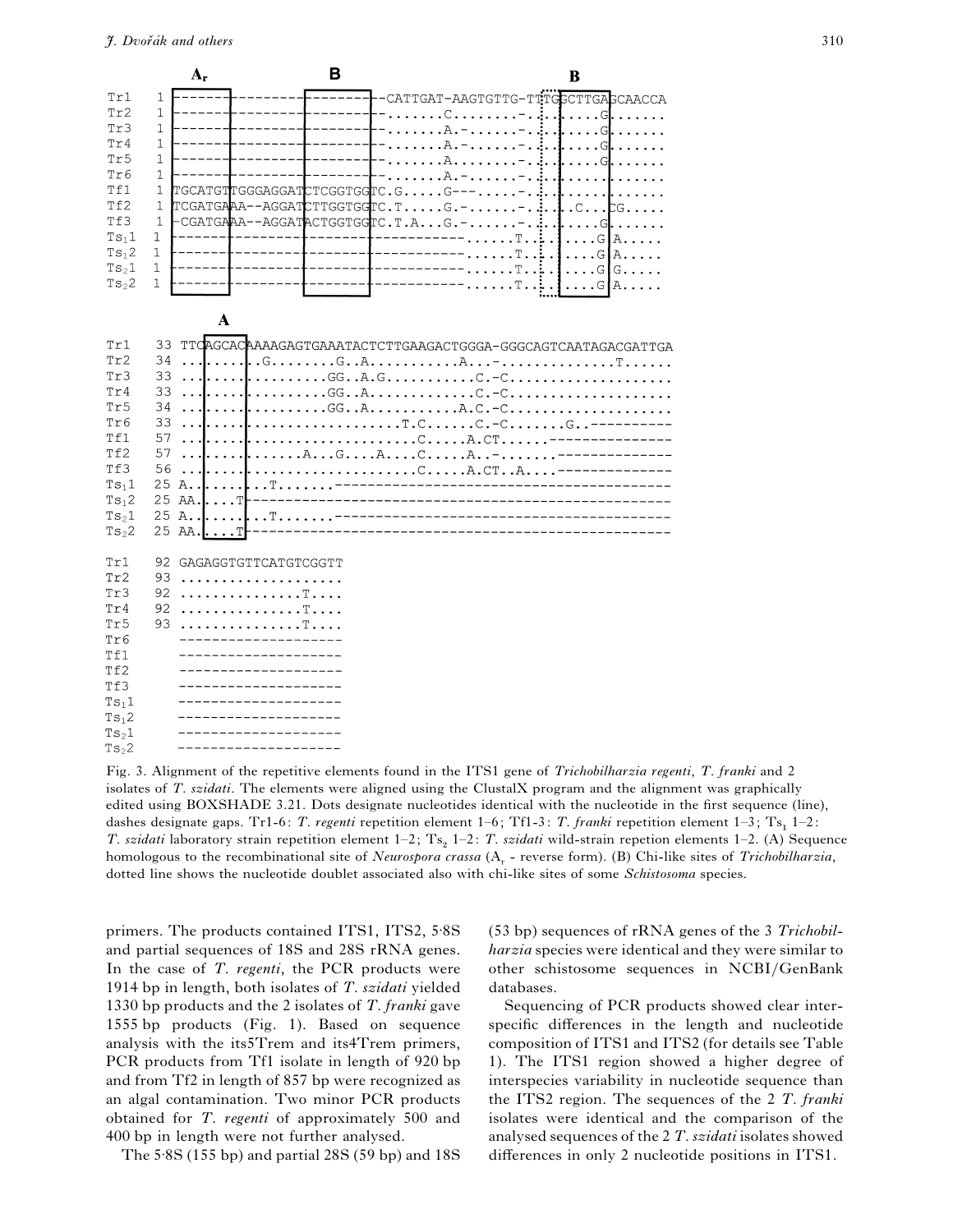

Fig. 4. PCR specificity test of the its6Trem primer in combination with the its2Trem primer. The primer its6Trem was designed for sequencing of *Trichobilharzia regenti* in the ITS1 region. The first line contains molecular weight markers; Tr, *T*. *regenti*; Ts, *T*. *szidati*; Tf, *T*. *franki*; 0, negative control (without any DNA).

A region containing tandemly repeating elements was found in ITS1 of *T*. *regenti* and *T*. *franki*. In ITS1 of *T*. *regenti* the region (642 bp) contained 6 repeating elements  $(111+112+111+111+112+$ 85); the region started at 310 bp of PCR product at  $5'$  end and followed to 951 bp at  $3'$  end. The ITS1 sequence of *T*. *franki* (302 bp) contained 3 repeating elements  $(101 + 100 + 101)$  from 265 bp at 5' end to 566 bp at 3' end. Two non-tandemly arranged repeating elements were present in ITS1 region of *T*. *szidati*; they were of 43 bp (from 218 bp at 5' end to 260 bp at  $3'$  end) and 31 bp (from 316 bp at  $5'$  end to 346 bp at  $3'$  end) in length (Figs 2 and 3). The alignment of the repetitive elements of all analysed species confirmed their homology. In repeating elements, sequence motifs were found: 5'-GCTTG-G-3', 5'-CTCGGTGG-3' and 5'-CTTGGTGG-3' similar to the recombinational hot-spot sites of phage  $\lambda$  and *Escherichia coli*; 5'-AGCAC-3' and 5'-AGCTACT-3' (in reverse complementary form) similar to the recombinational hot-spot site of *Neurospora crassa* (Fig. 3).

The newly designed primer its6Trem was highly specific to the ITS1 region of *T*. *regenti* (Fig. 4). The primer was complementary to the variable region of the second repeat, but it annealed with lower specificity also to the other 5 repeats. No primer complementary sequence was found in the ITS sequences of *T*. *franki* and *T*. *szidati*.

Phylogenetic trees were constructed on the basis of ITS1 and ITS2 sequence data by the NJ, MP and ML methods. They were identical in topology and bootstrap values (100%) on each node (Fig. 5). The analysis showed a close phylogenetic relationship of *T*. *regenti* and *T*. *franki*; *T*. *szidati* represented a sister branch.

#### **DISCUSSION**

In this work we focused on the analysis of ITS regions of species within the genetically poorly characterized genus *Trichobilharzia*. The sequence analysis of the laboratory strain of *T*. *szidati* and the wild strain of *Trichobilharzia* from *L*. *stagnalis* showed that these 2 isolates differed in only 2 nucleotide positions within the ITS1 region; both were named as *T*. *szidati*. The sequences of 2 isolates of *T*. *franki* were identical. The algal contaminations were probably from the snail shells and the method of material isolation did not eliminate this impurity. The sequence alignment of the 3 species revealed considerable differences in nucleotide sequences and lengths of both ITS regions; this was more pronounced in the ITS1 region.

Phylogenetic analysis, based on the sequence data of ITS1 and ITS2 regions, was performed. It confirmed previous determinations of *Trichobilharzia* species, based on the study of their life-cycles and morphology. The analysis showed a closer phylogenetic relationship of the visceral fluke *T*. *franki* with the nasal *T*. *regenti*, rather than with the visceral *T*. *szidati*. This result, however, corresponds to parasite specificity towards the snail intermediate hosts. *T*. *franki* and *T*. *regenti* infect the same snail genus (*Radix*) i.e. *T*. *regenti* parasitizes *R*. *peregra*}*R*. *ovata* (Horák *et al.* 1998) and *T. franki* develops in *R. auricularia* (Müller & Kimmig, 1994). Moreover, the shape of eggs of both species is similar. The phylogenetically distant *T*. *szidati* uses a different snail genus (*Lymnaea*) and differs also in egg morphology (Neuhaus, 1952). In view of these data, the neurotropic behaviour and final location of *T*. *regenti* in the nasal mucosa seem to be an apomorphic trait. However, the same location of adult flukes in the host nasal area has been recorded for 7 other *Trichobilharzia* species (see Horák *et al*. 1998 for review) and *S*. *nasale* ; therefore, the polarity and number of the evolutionary change(s) within the schistosome's phylogenetic tree is still unclear.

We detected repeating elements in ITS1 region of all 3 species. There was no significant homology between these repetitions and GenBank database sequences. Although these elements vary in length and slightly in nucleotide sequences, among the investigated trichobilharzian species, they contain a conserved sequence motif that could possibly serve for *Trichobilharzia* determination based on PCR probes. From the medical point of view, namely due to the neuropathogenicity of *T. regenti* (Horák *et al.*) 1999), a finding of species-specific markers distinguishing *T*. *regenti* from the other species is desirable. We believe that the newly designed oligonucleotide primer its6Trem, specific to *T*. *regenti*, might serve for specific PCR determination of parasite cercariae or developing flukes in the nervous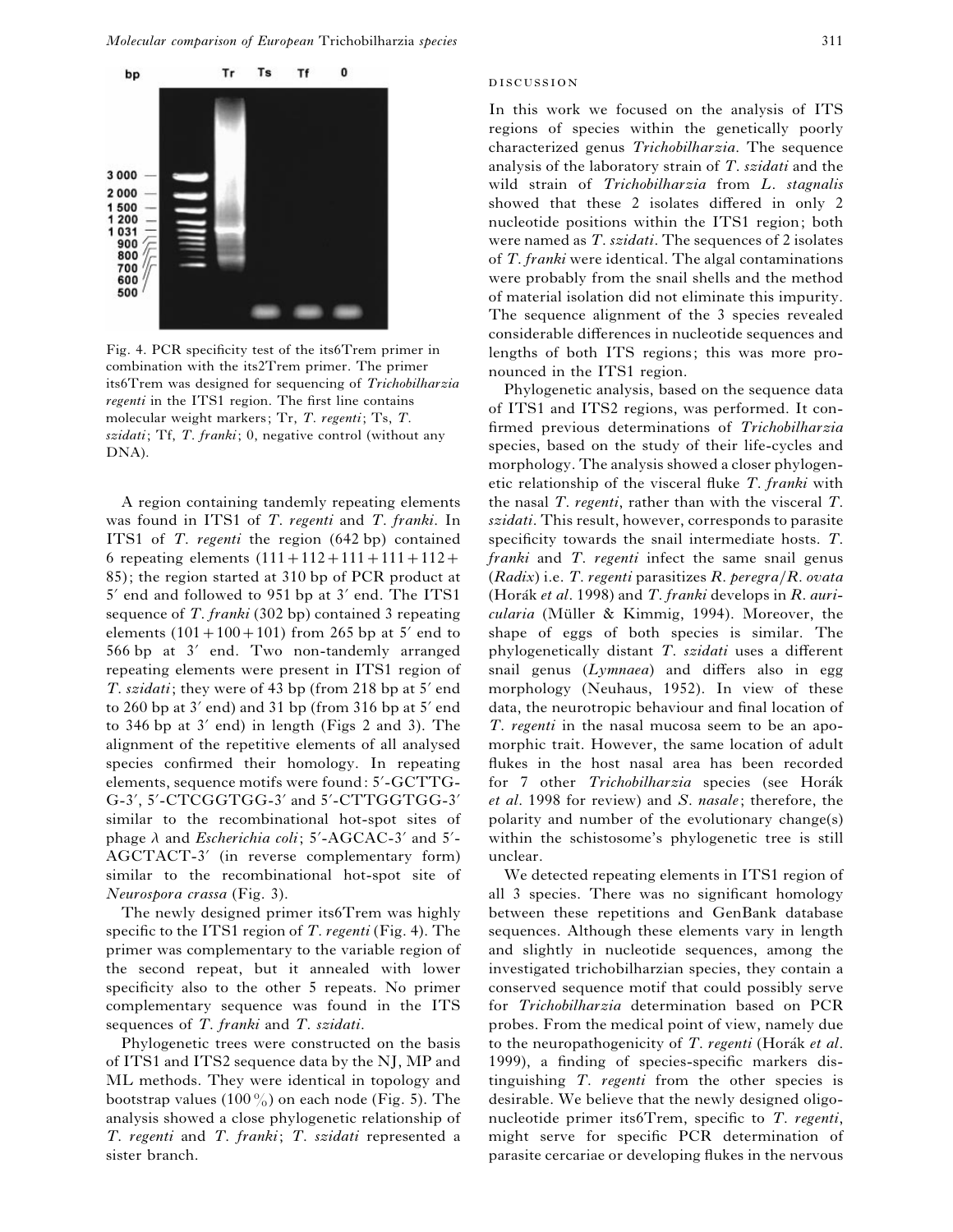

Fig. 5. Phylogenetic tree of 4 isolates of *Trichobilharzia*. The tree was constructed by the neighbor-joining method on the basis of ITS1 and ITS2 sequences. Sequences of *Schistosoma japonicum* were used for rooting the tree. Bootstrap values for 100 resamplings are indicated on each node. The topologies and the bootstrap values of the trees constructed by the maximum parsimony and the maximum likelihood method were identical. Branch lengths are proportional to the estimated number of nucleotide changes. The analyses have been done after removal of repetitions from the sequences. Note: If schistosome sequences of ITS1 (*S*. *mekongi*, *S*. *malayensis*, *S*. *mansoni* and *S*. *japonicum*) and ITS2 (*S*. *bovis*, *S*. *haematobium*, *S*. *mekongi*, *S*. *mansoni*, *S*. *japonicum*, *S*. *intercalatum*, *S*. *malayensis* and *S*. *hippopotami*) were used, the branching order of trichobilharzian species remained the same. The bootstrap support for the branch of *T. regenti* and *T. franki* never decreased below 50% and, in most cases, it was higher than 70%. This was independent of the tree construction method.

tissue, as no cross-reaction was observed with the other 2 trichobilharzians.

The existence of a dense smear in the electrophoretogram of *T*. *regenti* DNA amplified with the primers its6Trem and its2Trem suggests that multiple copies of the repetitive motif may exist in the *T*. *regenti* genome.

Repetitive sequences were previously reported from the ITS1 region of *Schistosoma* species. These elements were variable in sequence patterns, and their number, depending on the species. The ITS1 region of *S*. *haematobium* contains 2 repeats, *S*. *intercalatum* 2, *S*. *mattheei* 4 or 5, *S*. *spindale* 7, *S*. *magrebowiei* 4 and *S*. *mansoni* 2 (Kane & Rollinson, 1994; Kane *et al*. 1996). In the *S*. *japonicum* group of species, the number of tandemly repeated elements in the ITS1 region varies with as many as 7 repeats present (Van Herwerden, Blair & Agatsuma, 1998). However, there is no evidence for any biological function of these repetitions.

Chi-site sequences (5'-GCTGGTGG-3') were described as *rec*BCD enzyme-mediated recombinational hot-spot sequences in phage  $\lambda$  (Thaler & Stahl, 1988) and in the genome of *E*. *coli* (Ponticelli *et al* 1985; Thaler & Stahl, 1988). Also within repetitive elements of schistosomes, sequences resembling chi-site were detected. In detail, chi-like sequence 5'-GCTTGGTGG-3' from repeats of S. *mattheei*, *S*. *haematobium*, *S*. *intercalatum*, *S*. *spindale*, 5«-GCTCGGTGG-3« from *S*. *margrebowiei* and 5«-GCTTAGTTG-3« from *S*. *mansoni* were reported (Kane *et al*. 1996). Kane *et al*. (1996) proposed that these sequences are inactive relicts or they have a recombination-inducing function. Van Herwerden *et al*. (1998) hypothesized that the absence of the chi-like sites may cause a high number of intragenomic variants of ITS1 region of the *S*. *japonicum* complex. We found similar chi-like sequences (e.g. 5'-GCTTGG-3', 5'-CTCGGTGG-3' and 5'-CTTGGTGG-3') in repetitive elements of all 3 *Trichobilharzia* species. The chi-like site 5'-GCTTGG-3' is present in each repetitive element of the investigated trichobilharzians. It is identical in 6 nucleotide positions with the chi-like site of *Schistosoma* species and outside of this area, it contains an additional conservative doublet of nucleotides  $5'$ -TG-3', the same as the doublet associated with chi-like site of *Schistosoma* species. The chi-like sites  $(5'-CTCGGTGG-3'$  and  $5'-CTTGGTGG-3')$ identical in 8 nucleotide positions are present only in *T*. *franki* repetitive elements.

In addition, we found other potential recombinational sequence hot-spots: 5'-AGCAC-3' in repetitive elements of all 3 *Trichobilharzia* species and 5'-AGCTACT-3', in reverse complementary form, present exclusively in repetitive elements of *T*. franki. A similar recombinational site 5'-AGCACT-3« occurs in the genome of *N*. *crassa* (Fraser, Koa & Chow, 1990). Again, the function of these sequences in trichobilharzian genome is unknown.

We conclude that our results may have practical implications. It has been shown that trichobilharzians are not only parasites of birds and agents of cercarial dermatitis of mammals. It is known that the schistosomula can even migrate to the mammalian lungs and survive there for a limited period (Horák & Kolářová, 2000, 2001). Moreover, the schistosomula of *T*. *regenti* are neurotropic in birds and experimental mammals and sometimes cause neuromotor disorders (Horák et al. 1999; Horák & Kolářová, 2001). From the medical viewpoint, it is therefore desirable to be able to diagnose these species. Unfortunately, cercariae of all 3 investigated species are indistinguishable by (electron) microscopy (Horák & Dvořák, unpublished observations). The main diagnostic criteria are to be found in adult worms. However, this usually requires experimental infections of birds, the number of which is restricted due to ethical reasons. From our results it is evident that ITS1 and ITS2 sequences can serve not only for